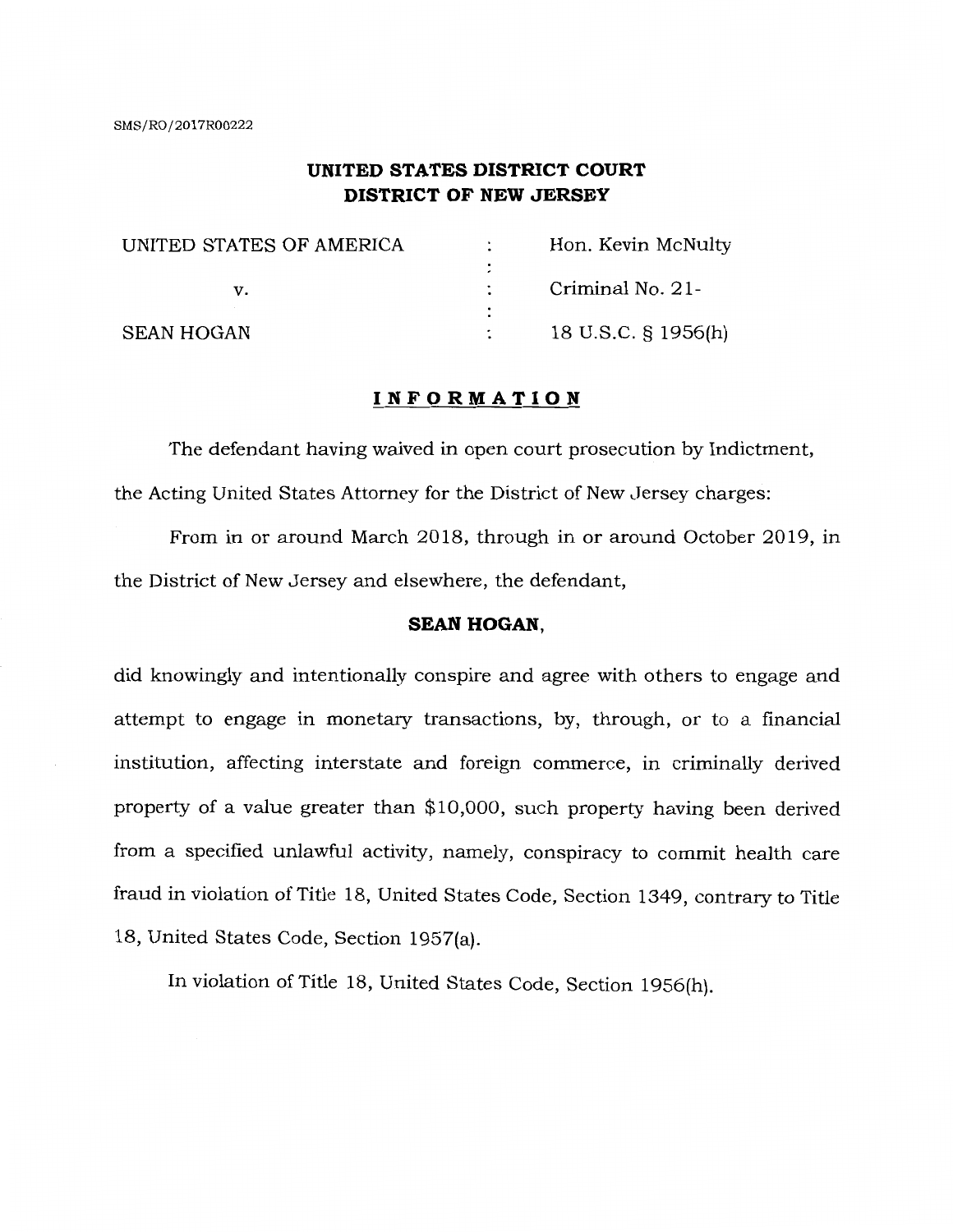# **FORFEITURE ALLEGATION**

1. As the result of committing the money laundering conspiracy offense alleged in this Information, the defendant,

# **SEAN HOGAN,**

shall forfeit to the United States, pursuant to  $18$  U.S.C. § 982(a)(1), all property, real and personal, involved in the money laundering conspiracy offense, and all property traceable to such property.

# Substitute Assets Provision

2. If any of the property described above, as a result of any act or omission of the defendant:

- a. cannot be located upon the exercise of due diligence;
- b. has been transferred or sold to, or deposited with, a third party;
- c. has been placed beyond the jurisdiction of the court;
- d. has been substantially diminished in value; or
- e. has been commingled with other property which cannot be divided without difficulty,

the United States shall be entitled, pursuant to 21 U.S.C. § 853(p), as incorporated by 18 U.S.C. § 982(b), to forfeiture of any other property of the defendant up to the value of the above-described forfeitable property.

Kichael A. Harry

Acting United States Attorney

2